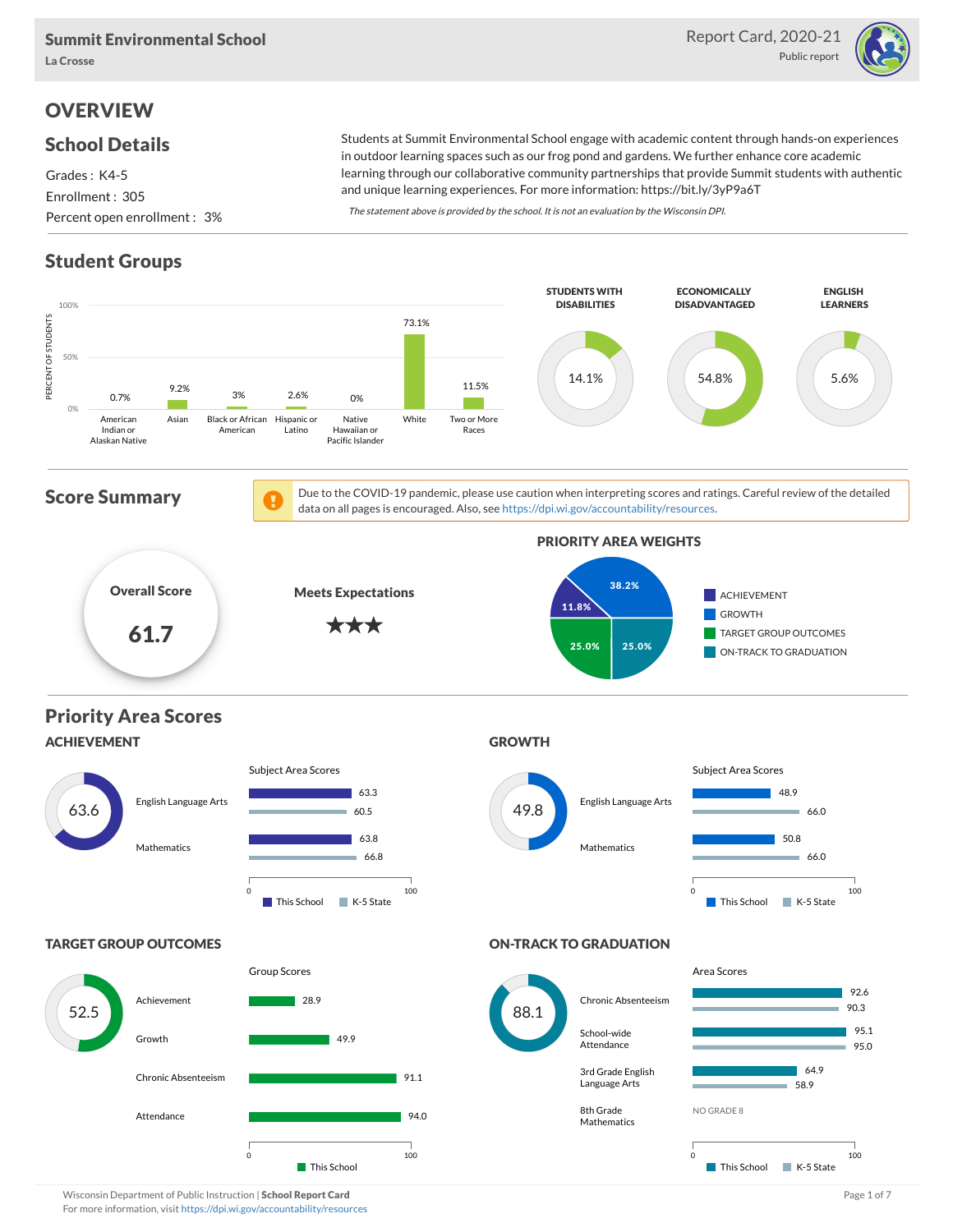

### ACHIEVEMENT

This priority area summarizes how this school's students performed on state assessments using a points-based proficiency system that gives partial credit for Basic test performance and extra credit for Advanced performance. The score is a multi-year average of English language arts and mathematics subscores.



### Student Group Achievement, 2020-21 (for information only)

Group size is given in parentheses. Groups with fewer than 20 students are not displayed.

#### ENGLISH LANGUAGE ARTS



### Performance Levels by Year

These graphs show school-wide percentages and group sizes of students performing at each level.

#### ENGLISH LANGUAGE ARTS



#### **MATHEMATICS**

**MATHEMATICS** 



Wisconsin Department of Public Instruction | School Report Card Page 2 of 7 and 2008 and 2009 and 2 of 7 and 2 of 7

For more information, visit <https://dpi.wi.gov/accountability/resources>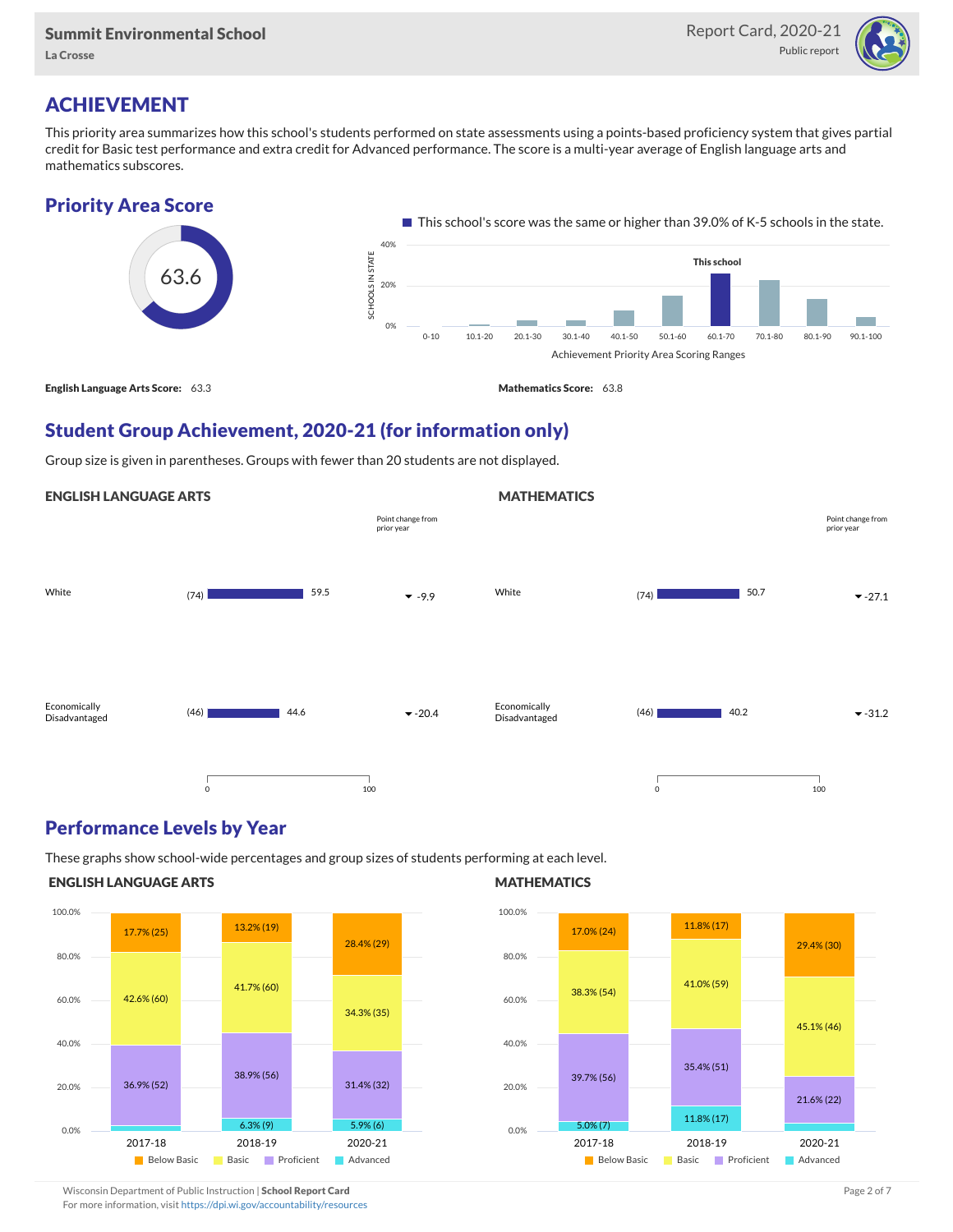

# ACHIEVEMENT - ADDITIONAL INFORMATION

The data on this page is for information only.

# Test Participation Rates, 2020-21

| <b>ENGLISH LANGUAGE ARTS</b> |                             | <b>MATHEMATICS</b> |                                   |  |  |  |  |
|------------------------------|-----------------------------|--------------------|-----------------------------------|--|--|--|--|
| All students                 | Lowest-participating group: | All students       | Lowest-participating group:       |  |  |  |  |
|                              | Economically Disadvantaged  |                    | <b>Economically Disadvantaged</b> |  |  |  |  |
| 98.1%                        | 95.9%                       | 98.1%              | 95.9%                             |  |  |  |  |

### Student Group Performance Levels by Year

Groups with any full academic year students in tested grades are shown.

#### ENGLISH LANGUAGE ARTS

|                                   | 2017-18          |           |            |           |                    | 2018-19          |          |            |           | 2020-21        |                  |           |            |                          |                    |
|-----------------------------------|------------------|-----------|------------|-----------|--------------------|------------------|----------|------------|-----------|----------------|------------------|-----------|------------|--------------------------|--------------------|
|                                   | Tested<br>Total# | Advanced  | Proficient | Basic     | <b>Below Basic</b> | Tested<br>Total# | Advanced | Proficient | Basic     | Below<br>Basic | Tested<br>Total# | Advanced  | Proficient | Basic                    | <b>Below Basic</b> |
| All Students: K-5 State           | 192,784          | 7.3%      | 35.1%      | 34.5%     | 23.2%              | 189,032          | 6.7%     | 33.7%      | 34.8%     | 24.8%          | 158,545          | 5.8%      | 31.3%      | 35.0%                    | 27.9%              |
| All Students                      | 141              | 2.8%      | 36.9%      | 42.6%     | 17.7%              | 144              | 6.3%     | 38.9%      | 41.7%     | 13.2%          | 102              | 5.9%      | 31.4%      | 34.3%                    | 28.4%              |
| American Indian or Alaskan Native | $\mathbf 0$      | <b>NA</b> | <b>NA</b>  | <b>NA</b> | <b>NA</b>          | $\angle 20$      | $\star$  | $\star$    | $\ddot{}$ | $\star$        | $\Omega$         | <b>NA</b> | <b>NA</b>  | <b>NA</b>                | <b>NA</b>          |
| Asian                             | $\sim 20$        | $\star$   | $\star$    | ٠         | $\star$            | $\sim 20$        | $\star$  | $\star$    | $\star$   | $\star$        | $\sim 20$        | $\star$   | $\star$    | $\overline{\phantom{a}}$ |                    |
| <b>Black or African American</b>  | $\sim 20$        | $\star$   | $\star$    | $\star$   | $\star$            | $\sim 20$        | $\star$  | $\star$    |           | $\star$        | $\sim 20$        | $\star$   | $\star$    |                          |                    |
| Hispanic or Latino                | $\angle 20$      | ٠         | $\star$    | $\star$   | $\star$            | $\angle 20$      | $\star$  | $\star$    | $\star$   | $\star$        | $\angle 20$      | $\star$   | $\star$    | $\ddot{\phantom{1}}$     |                    |
| White                             | 110              | 3.6%      | 40.9%      | 39.1%     | 16.4%              | 108              | 6.5%     | 39.8%      | 39.8%     | 13.9%          | 74               | 2.7%      | 39.2%      | 32.4%                    | 25.7%              |
| Two or More Races                 | $\sim 20$        |           | ٠          | ٠         | $\star$            | $\sim 20$        | $\star$  | $\star$    | $\ddot{}$ | ٠              | $\sim 20$        | $\star$   | $\star$    |                          |                    |
| <b>Economically Disadvantaged</b> | 72               | 2.8%      | 25.0%      | 45.8%     | 26.4%              | 70               | 5.7%     | 34.3%      | 44.3%     | 15.7%          | 46               | 4.3%      | 21.7%      | 32.6%                    | 41.3%              |
| <b>English Learners</b>           | $\sim 20$        | $\star$   | $\star$    | $\star$   | $\star$            | 20               | 0.0%     | 25.0%      | 65.0%     | 10.0%          | $\sim 20$        | $\star$   | $\star$    | $\ddot{}$                |                    |
| <b>Students with Disabilities</b> | 23               | $0.0\%$   | 34.8%      | 26.1%     | 39.1%              | $\sim 20$        | $\star$  | $\star$    | $\star$   | $\star$        | $\sim 20$        | $\star$   | $\star$    | $\star$                  | $\star$            |

#### **MATHEMATICS**

|                                   | 2017-18          |           |            |           |                |                  | 2018-19  |            |           |                | 2020-21          |           |            |           |                |
|-----------------------------------|------------------|-----------|------------|-----------|----------------|------------------|----------|------------|-----------|----------------|------------------|-----------|------------|-----------|----------------|
|                                   | Tested<br>Total# | Advanced  | Proficient | Basic     | Below<br>Basic | Tested<br>Total# | Advanced | Proficient | Basic     | Below<br>Basic | Tested<br>Total# | Advanced  | Proficient | Basic     | Below<br>Basic |
| All Students: K-5 State           | 193,134          | 11.3%     | 35.2%      | 32.5%     | 21.0%          | 189,328          | 12.0%    | 34.8%      | 32.0%     | 21.2%          | 158,380          | 10.1%     | 32.3%      | 32.1%     | 25.6%          |
| <b>All Students</b>               | 141              | 5.0%      | 39.7%      | 38.3%     | 17.0%          | 144              | 11.8%    | 35.4%      | 41.0%     | 11.8%          | 102              | 3.9%      | 21.6%      | 45.1%     | 29.4%          |
| American Indian or Alaskan Native | $\mathbf 0$      | <b>NA</b> | <b>NA</b>  | <b>NA</b> | <b>NA</b>      | $\angle 20$      | $\star$  | $\star$    | $\ddot{}$ | $\star$        | $\Omega$         | <b>NA</b> | <b>NA</b>  | <b>NA</b> | <b>NA</b>      |
| Asian                             | $\sim 20$        | $\star$   | ٠          | ÷         | $\star$        | $\sim 20$        | $\star$  | $\star$    | $\ddot{}$ | $\star$        | $\sim 20$        | $\star$   | $\star$    |           |                |
| <b>Black or African American</b>  | $\leq 20$        |           | $\star$    | ٠         | $\star$        | $\sim 20$        | $\star$  | $\star$    |           | $\star$        | $\angle 20$      | $\star$   | $\star$    |           |                |
| Hispanic or Latino                | $\angle 20$      |           | $\star$    | ٠         | $\star$        | $\angle 20$      | $\star$  | $\star$    |           | $\star$        | $\angle 20$      | $\star$   | $\star$    |           |                |
| White                             | 110              | 6.4%      | 46.4%      | 31.8%     | 15.5%          | 108              | 13.9%    | 38.0%      | 38.0%     | 10.2%          | 74               | 2.7%      | 24.3%      | 44.6%     | 28.4%          |
| Two or More Races                 | $\sim 20$        | $\ddot{}$ | $\star$    | $\star$   | $\star$        | $\sim 20$        | $\star$  | $\star$    | $\star$   | $\star$        | $\sim 20$        | $\star$   | $\star$    |           |                |
| <b>Economically Disadvantaged</b> | 72               | 1.4%      | 29.2%      | 44.4%     | 25.0%          | 70               | 10.0%    | 35.7%      | 41.4%     | 12.9%          | 46               | 2.2%      | 13.0%      | 47.8%     | 37.0%          |
| English Learners                  | $\sim 20$        | $\star$   | $\star$    | $\star$   | $\star$        | 20               | 5.0%     | 30.0%      | 50.0%     | 15.0%          | $\angle 20$      | $\star$   | $\star$    |           |                |
| <b>Students with Disabilities</b> | 23               | 0.0%      | 39.1%      | 17.4%     | 43.5%          | $\sim 20$        | $\star$  | $\star$    |           | $\star$        | $\sim 20$        | $\star$   | $\star$    | $\star$   |                |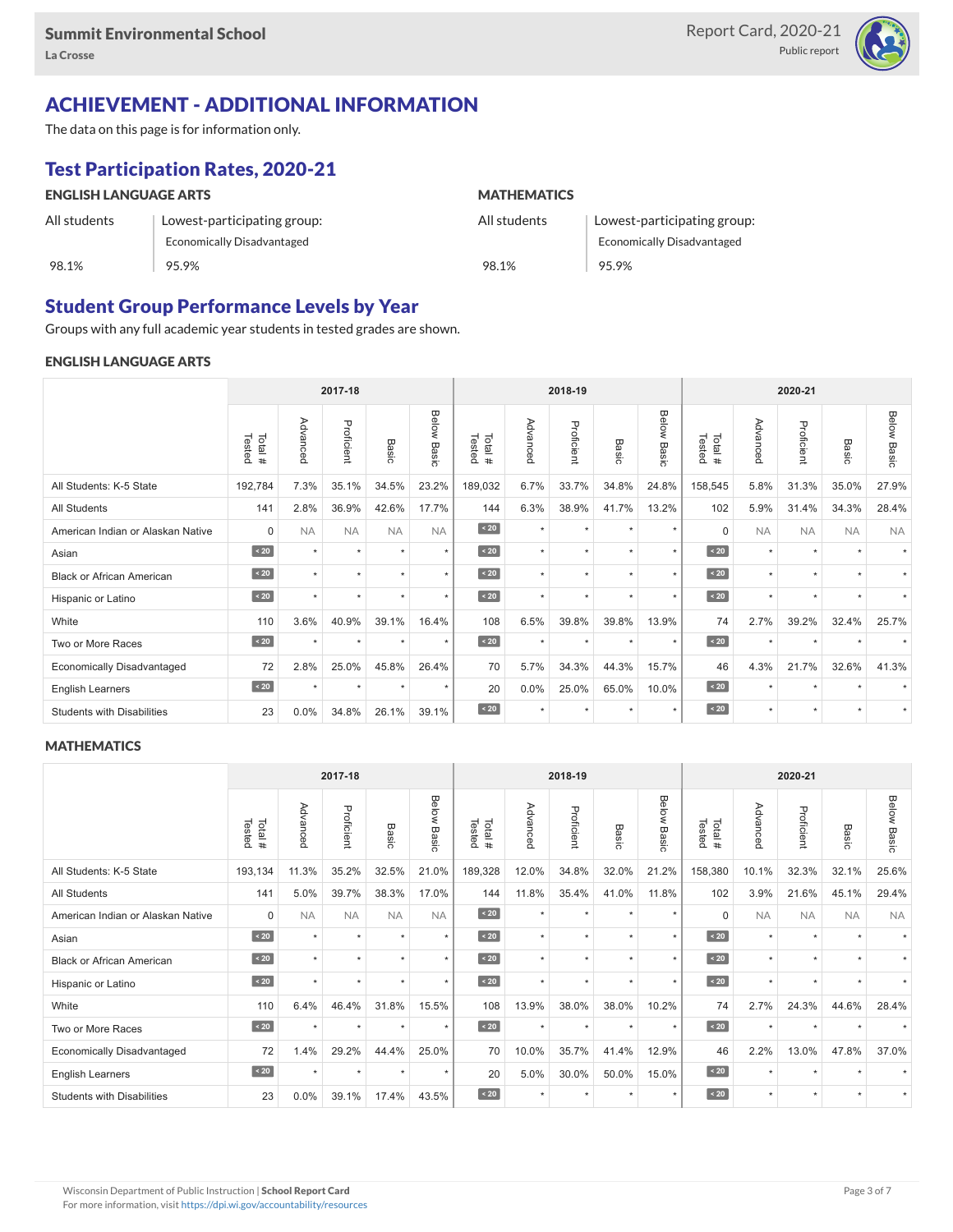

### **GROWTH**

This priority area measures year-to-year student progress on statewide tests. It uses a value-added model that seeks to control for circumstances beyond the influence of educators. A high value-added score means that on average students in the school are progressing more quickly than other, similar students. Growth is scored from 0 to 100 to match the other priority areas and is a conversion from the roughly 0 to 6 value-added score.



### Student Group Value-Added (for information only)

Value-added scores cover an approximately 0-6 range. Higher scores mean greater positive impact. A score of 3.0 is average. Group size is shown in parentheses. Groups with fewer than 20 students are not displayed. Shaded boxes indicate higher-than-average scores.

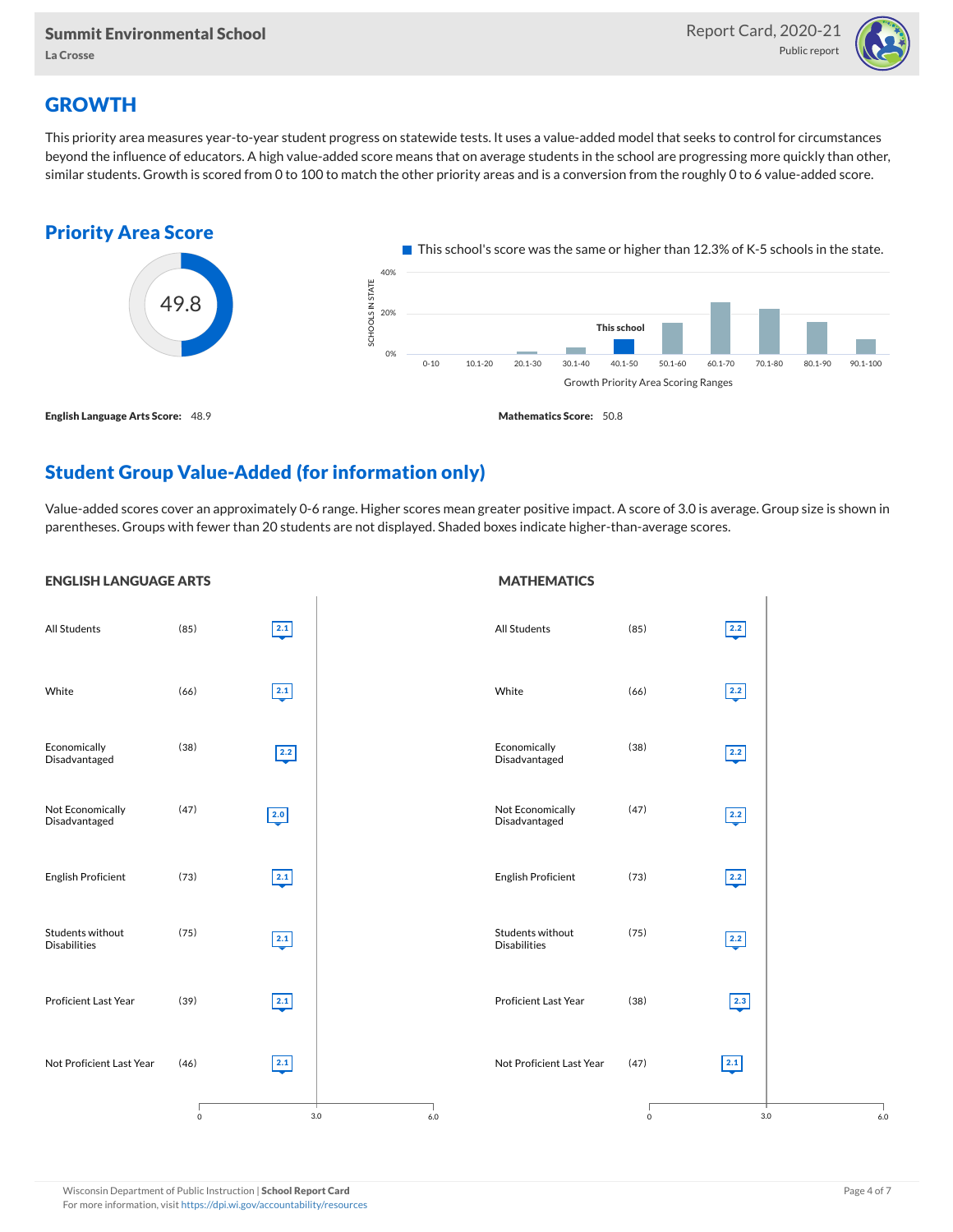

### TARGET GROUP OUTCOMES

This priority area examines outcomes for students with the lowest test scores — the Target Group. It is designed to promote equity by helping schools focus on learners who need the most support while also improving outcomes for all students. The priority area score combines component scores for achievement, growth, chronic absenteeism, and attendance or graduation rate. Data are not displayed when target groups have fewer than 20 students.





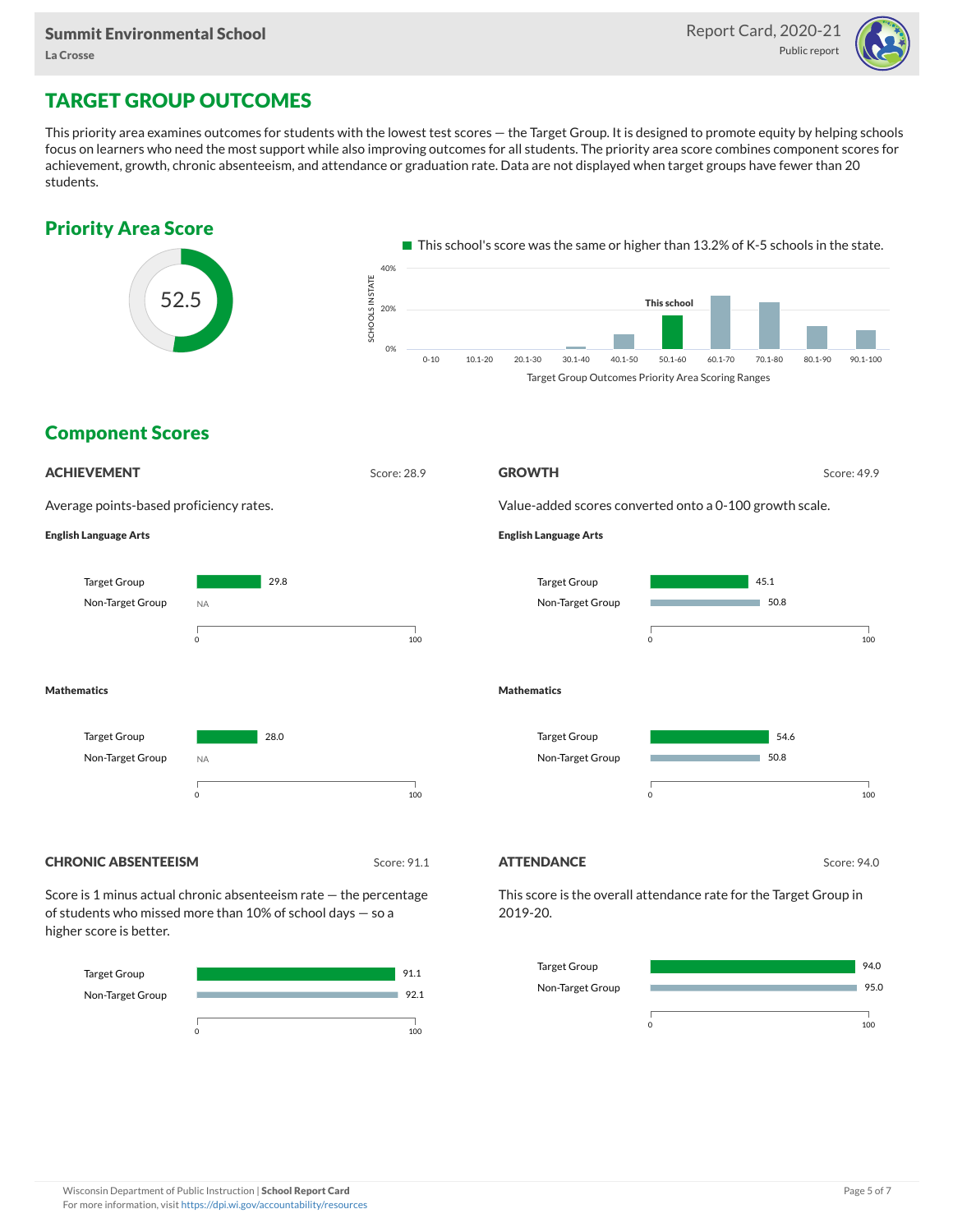

### ON-TRACK TO GRADUATION

This priority area indicates how successfully students are progressing toward completing their K-12 education. The score combines component scores for measures of student engagement and achievement.



On- Track to Graduation Priority Area Scoring Ranges

### Component Scores

Score: 92.6

Score is 1 minus actual chronic absenteeism rate — the percentage of students who missed more than 10% of school days — so a higher score is better.



#### **SCHOOL-WIDE ATTENDANCE** Score: 95.1

This score is the overall attendance rate for the school in 2019-20.



**3RD GRADE ENGLISH LANGUAGE ARTS** Score: 64.9

Average points-based proficiency rates.

#### **8TH GRADE MATHEMATICS** Score: NA

Average points-based proficiency rates.

NO GRADE 8

This School K-5 Statewide 64.9 58.9  $\sim$  100